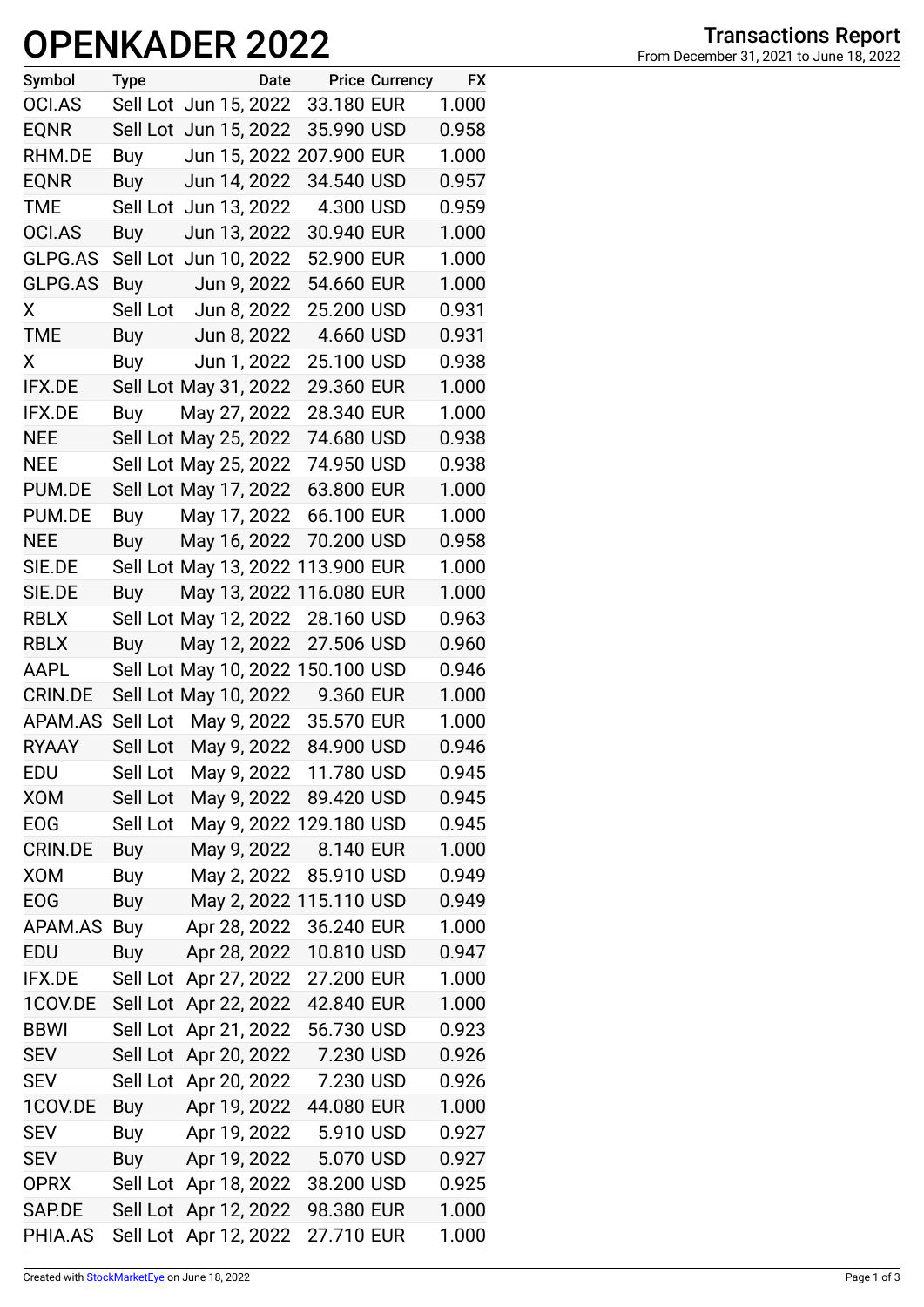## **OPENKADER 2022**

| Symbol              | <b>Type</b> | Date                              |            | <b>Price Currency</b> | <b>FX</b> |
|---------------------|-------------|-----------------------------------|------------|-----------------------|-----------|
| <b>RYAAY</b>        | Buy         | Apr 12, 2022                      | 88.730 USD |                       | 0.919     |
| <b>OPRX</b>         | Buy         | Apr 12, 2022                      | 39.400 USD |                       | 0.923     |
| <b>ENSG</b>         | Sell Lot    | Apr 11, 2022                      | 86.780 USD |                       | 0.919     |
| <b>BBWI</b>         | Buy         | Apr 11, 2022                      | 48.500 USD |                       | 0.919     |
| SAP.DE              | Buy         | Apr 5, 2022 102.320 EUR           |            |                       | 1.000     |
| PHIA.AS             | Buy         | Mar 29, 2022                      | 28.000 EUR |                       | 1.000     |
| <b>ENSG</b>         | Buy         | Mar 28, 2022                      | 86.520 USD |                       | 0.911     |
| <b>MRNA</b>         |             | Sell Lot Mar 24, 2022 178.170 USD |            |                       | 0.909     |
| <b>INGA.AS</b>      | Sell Lot    | Mar 21, 2022                      | 9.537 EUR  |                       | 1.000     |
| <b>ROKU</b>         |             | Sell Lot Mar 21, 2022 123.600 USD |            |                       | 0.907     |
| <b>ROKU</b>         | Buy         | Mar 17, 2022 115.070 USD          |            |                       | 0.907     |
| AAPL                | Buy         | Mar 17, 2022 159.480 USD          |            |                       | 0.907     |
| AL                  |             | Sell Lot Mar 16, 2022             | 41.030 USD |                       | 0.907     |
| <b>MRNA</b>         | Buy         | Mar 16, 2022 151.480 USD          |            |                       | 0.908     |
| <b>INGA.AS</b>      | Buy         | Mar 15, 2022                      | 8.946 EUR  |                       | 1.000     |
| SHELL.AS Sell Lot   |             | Mar 9, 2022 24.250 EUR            |            |                       | 1.000     |
| AL                  | Buy         | Mar 8, 2022                       | 35.160 USD |                       | 0.920     |
| <b>BTU</b>          | Sell Lot    | Mar 7, 2022                       | 24.560 USD |                       | 0.920     |
| AMAT                | Sell Lot    | Mar 7, 2022 125.780 USD           |            |                       | 0.920     |
| DBPK.DE             | Sell Lot    | Mar 4, 2022                       | 0.421 EUR  |                       | 1.000     |
| DBPD.DE             | Sell Lot    | Mar 4, 2022                       | 1.865 EUR  |                       | 1.000     |
| <b>BTU</b>          | Sell Lot    | Mar 4, 2022                       | 25.330 USD |                       | 0.915     |
| <b>SHELL.AS Buy</b> |             | Mar 4, 2022                       | 22.420 EUR |                       | 1.000     |
| DBPK.DE             | Buy         | Mar 4, 2022                       | 0.408 EUR  |                       | 1.000     |
| DBPD.DE             | Buy         | Mar 4, 2022                       | 1.773 EUR  |                       | 1.000     |
| <b>AMAT</b>         | Buy         | Mar 3, 2022 131.210 USD           |            |                       | 0.900     |
| <b>BTU</b>          | <b>Buy</b>  | Mar 1, 2022 18.300 USD            |            |                       | 0.892     |
| LQQ.PA              |             | Sell Lot Feb 28, 2022 717.650 EUR |            |                       | 1.000     |
| <b>SE</b>           |             | Sell Lot Feb 28, 2022 143.880 USD |            |                       | 0.894     |
| DBPK.DE             |             | Sell Lot Feb 25, 2022 0.425 EUR   |            |                       | 1.000     |
| LQQ.PA              | Buy         | Feb 25, 2022 667.040 EUR          |            |                       | 1.000     |
| <b>SE</b>           | Buy         | Feb 25, 2022 126.500 USD          |            |                       | 0.887     |
| DBPK.DE             |             | Sell Lot Feb 24, 2022 0.451 EUR   |            |                       | 1.000     |
| DBPK.DE             | Buy         | Feb 23, 2022 0.398 EUR            |            |                       | 1.000     |
| AAPL                |             | Sell Lot Feb 22, 2022 165.770 USD |            |                       | 0.884     |
| <b>FUBO</b>         |             | Sell Lot Feb 17, 2022 9.750 USD   |            |                       | 0.880     |
| <b>PLTR</b>         |             | Sell Lot Feb 17, 2022             | 12.400 USD |                       | 0.880     |
| AD.AS               |             | Sell Lot Feb 16, 2022             | 27.900 EUR |                       | 1.000     |
| ARE                 |             | Sell Lot Feb 14, 2022 184.900 USD |            |                       | 0.885     |
| <b>ORCL</b>         |             | Sell Lot Feb 14, 2022             | 79.140 USD |                       | 0.884     |
| <b>FUBO</b>         |             | Sell Lot Feb 11, 2022             | 11.200 USD |                       | 0.876     |
| FLOW.AS             | Sell Lot    | Feb 9, 2022                       | 34.060 EUR |                       | 1.000     |
| <b>FUBO</b>         | Buy         | Feb 9, 2022                       | 10.100 USD |                       | 0.875     |
| <b>PLTR</b>         | Buy         | Feb 9, 2022                       | 13.745 USD |                       | 0.875     |
| VNA.DE              |             | Sell Lot Feb 4, 2022              | 49.500 EUR |                       | 1.000     |